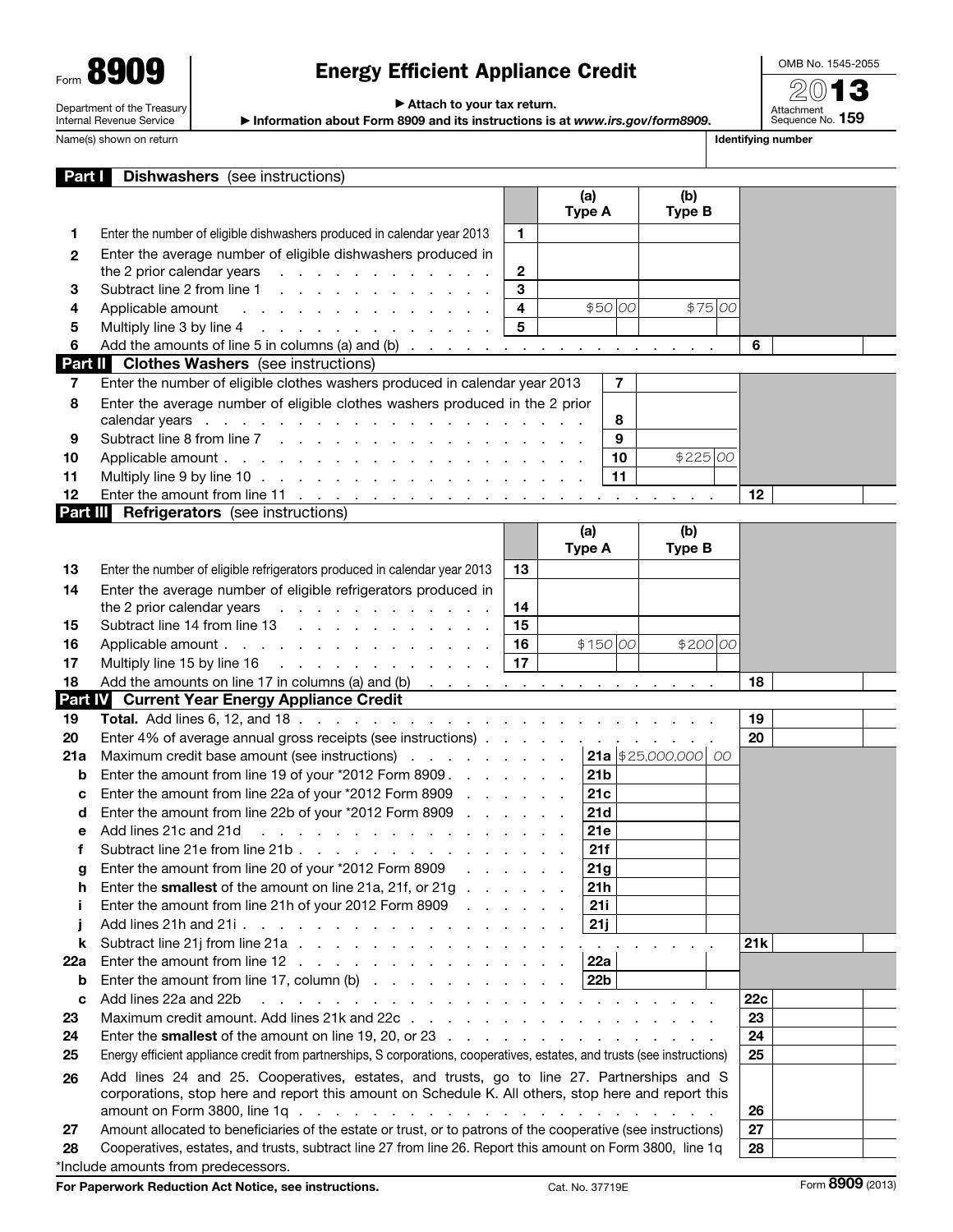## General Instructions

Section references are to the Internal Revenue Code unless otherwise noted.

#### Future Developments

For the latest information about developments related to Form 8909 and its instructions, such as legislation enacted after they were published, go to *www.irs.gov/form8909.*

## Purpose of Form

Manufacturers of qualified energy efficient appliances (eligible dishwashers, clothes washers, and refrigerators (discussed below)) use Form 8909 to claim the energy efficient appliance credit. The credit is part of the general business credit reported on Form 3800, General Business Credit.

Note. If you are a taxpayer that is not a partnership, S corporation, cooperative, estate, or trust, and your only source of this credit is from a pass-through entity, you are not required to complete or file this form. Instead, report this credit directly on line 1q of Form 3800. See the Instructions for Form 3800.

### Amount of Credit

The credit is equal to the sum of the credit amounts figured separately for each type of qualified energy efficient appliance that you produced during the calendar year ending with or within your tax year.

The credit amount determined for any type of qualified energy efficient appliance is the applicable amount shown on Form 8909 for each appliance, multiplied by the eligible production for the appliance.

The eligible production in a calendar year is the excess of:

• The number of appliances of the same type manufactured by the taxpayer in the United States during the calendar year, over

• The average number of appliances of the same type manufactured by the taxpayer (or any predecessor) in the United States during the 2 prior calendar years.

For 2013, the maximum overall credit for all qualified appliances is the smaller of 4 percent of your average annual gross receipts for the 3 prior tax years or \$25,000,000 reduced by the amount of the energy efficient appliance credit you (or any predecessor) were allowed for all prior tax years beginning after 2010. The \$25,000,000 limit does not apply to clothes washers and Type B refrigerators.

### **Dishwashers**

An eligible dishwasher is a residential dishwasher subject to the energy conservation standards established by the Department of Energy.

Two types of energy saving dishwashers are eligible for the energy efficient credit. The amount of the credit is based on the percentage of energy savings.

**Type A.** A Type A dishwasher is a dishwasher manufactured in calendar year 2013, which uses no more than 295 kilowatt hours per year and 4.25 gallons per cycle (4.75 gallons per cycle for dishwashers designed for more than 12 place settings).

**Type B.** A Type B dishwasher is a dishwasher manufactured in calendar year 2013, which uses no more than 280 kilowatt hours per year and 4 gallons per cycle (4.5 gallons per cycle for dishwashers designed for more than 12 place settings).

Gallons per cycle. Gallons per cycle is the amount of water, expressed in gallons, required to complete a normal cycle of a dishwasher.

### Clothes Washers

An eligible clothes washer is a residential model clothes washer, including a commercial residential style coin operated washer.

Only one type of energy saving clothes washer is eligible for the energy efficient appliance credit. The amount of the credit is based on the percentage of energy savings.

An eligible clothes washer is a top-loading clothes washer manufactured in calendar year 2013, which meets or exceeds a 2.4 modified energy factor and does not exceed a 4.2 water consumption factor, or a front-loading clothes washer manufactured in calendar year 2013, which meets or exceeds a 2.8 modified energy factor and does not exceed a 3.5 water consumption factor.

Top-loading clothes washer. A top-loading clothes washer is a clothes washer with a clothes container compartment access located on the top of the machine and which operates on a vertical axis.

Modified energy factor. The modified energy factor is the modified energy factor established by the Department of Energy for compliance with the Federal energy conservation standard.

Water consumption factor. The water consumption factor is total weighted per-cycle water consumption divided by the cubic foot (or liter) capacity of the clothes washer.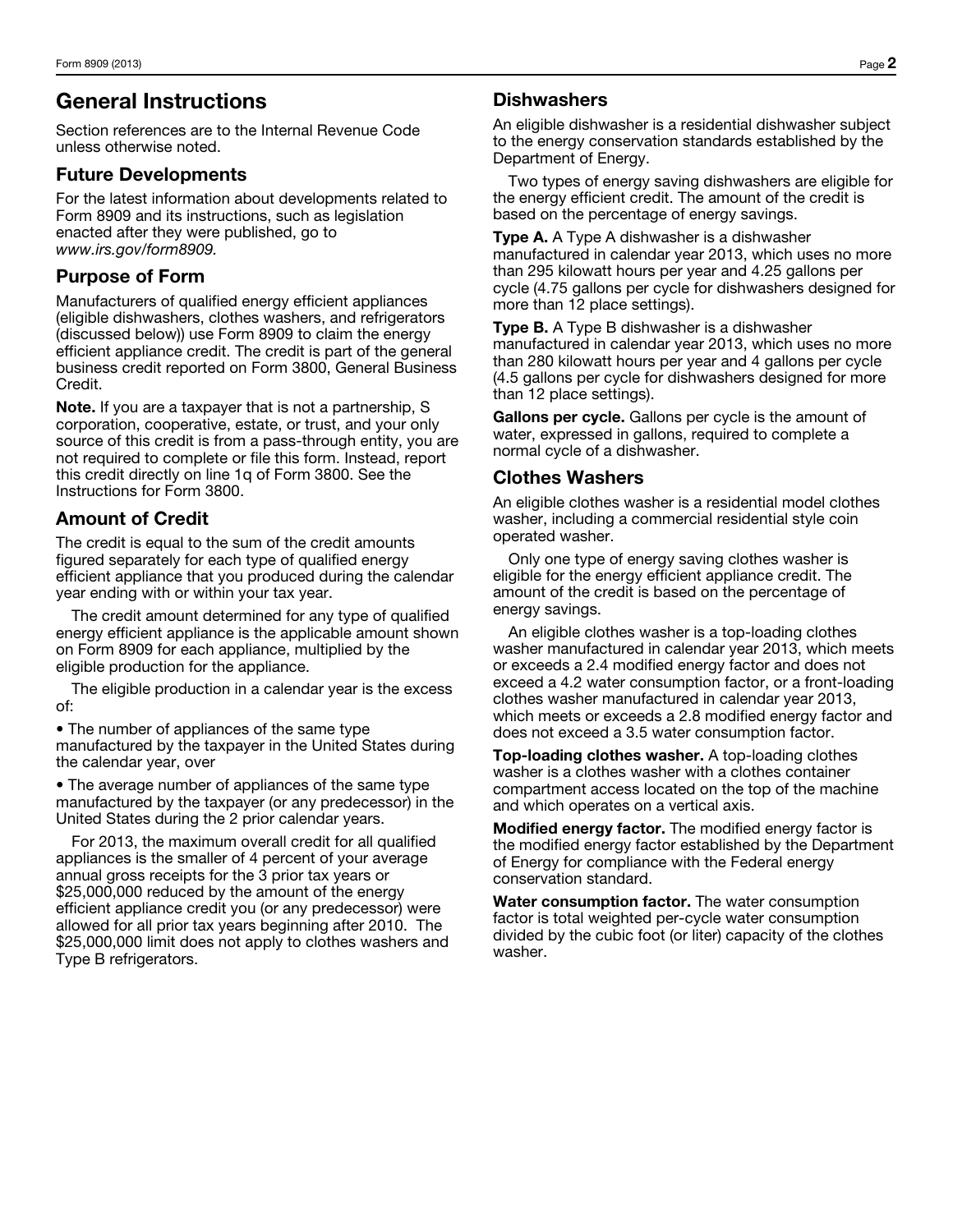## **Refrigerators**

An eligible refrigerator is a residential model automatic defrost refrigerator-freezer that has an internal volume of at least 16.5 cubic feet.

Two types of energy saving refrigerators are eligible for the energy efficient appliance credit. The amount of the credit is based on the percentage of energy savings.

Type A. A Type A refrigerator is a refrigerator manufactured in calendar year 2013, which consumes at least 30% less energy than the 2001 energy conservation standards.

**Type B.** A Type B refrigerator is a refrigerator manufactured in calendar year 2013, which consumes at least 35% less energy than the 2001 energy conservation standards.

Note. The "2001 energy conservation standards" are those issued by the Department of Energy effective July 1, 2001. You can find them at 10 CFR 430.32 at *www.gpoaccess.gov.*

#### Members of a Group Treated as a Single Producer

All persons treated as a single employer under section 52 (a) or (b) or section  $414(m)$  or (o) are treated as a single producer. See section 45M(g)(2)(B) regarding the inclusion of foreign corporations for this purpose. If you are a member of a group treated as a single producer, complete lines 1 through 23 based on the group's total production. On the dotted line to the left of line 24, enter "Group" and in parentheses enter the share of the line 24 amount allocated to the other group members. Subtract the amount in parentheses to determine the amount to enter on line 24.

## **Certification**

No additional information or certification currently is required to claim the credit.

## Specific Instructions

#### Line 20

Enter 4 percent of your average annual gross receipts for the 3 prior tax years. Gross receipts are reduced by returns and allowances. If an entity was not in existence for the entire 3-year period, the average annual gross receipts are based on the period during which the entity was in existence. Gross receipts for any tax year of less than 12 months are annualized by multiplying the gross receipts for the short period by 12 and dividing the result by the number of months in the short period. Any reference to an entity includes its predecessor(s).

#### Line 21a

The maximum credit base amount for 2013 is \$25,000,000. This limit does not apply to clothes washers and Type B refrigerators.

Note. The maximum credit base also applies to credits received from a pass-through entity.

#### Line 25

The credit for dishwashers, and Type A refrigerators included on line 19 plus the amount included on line 25 for these appliances, cannot exceed the amount on line 21k.

#### Line 27

Cooperatives. A cooperative described in section 1381 (a) must allocate to its patrons the credit in excess of its liability limit. Therefore, to figure the unused amount of the credit allocated to patrons, the cooperative must first figure its tax liability. While any excess is allocated to patrons, any credit recapture applies as if the cooperative had claimed the entire credit.

If the cooperative is subject to the passive activity rules, include on line 25 any energy efficient appliance credit from passive activities disallowed for prior years and carried forward to this year. Complete Form 8810, Corporate Passive Activity Loss and Credit Limitations, to determine the allowed credit that must be allocated between the cooperative and the patrons. For details, see the Instructions for Form 8810.

Estates and trusts. Allocate the energy efficient appliance credit on line 26 between the estate or trust and the beneficiaries in the same proportion as income was allocated and enter the beneficiaries' share on line 27.

If the estate or trust is subject to the passive activity rules, include on line 25 any energy efficient appliance credit from passive activities disallowed for prior years and carried forward to this year. Complete Form 8582- CR, Passive Activity Credit Limitations, to determine the allowed credit that must be allocated between the estate or trust and the beneficiaries. For details, see the Instructions for Form 8582-CR.

Paperwork Reduction Act Notice. We ask for the information on this form to carry out the Internal Revenue laws of the United States. You are required to give us the information. We need it to ensure that you are complying with these laws and to allow us to figure and collect the right amount of tax.